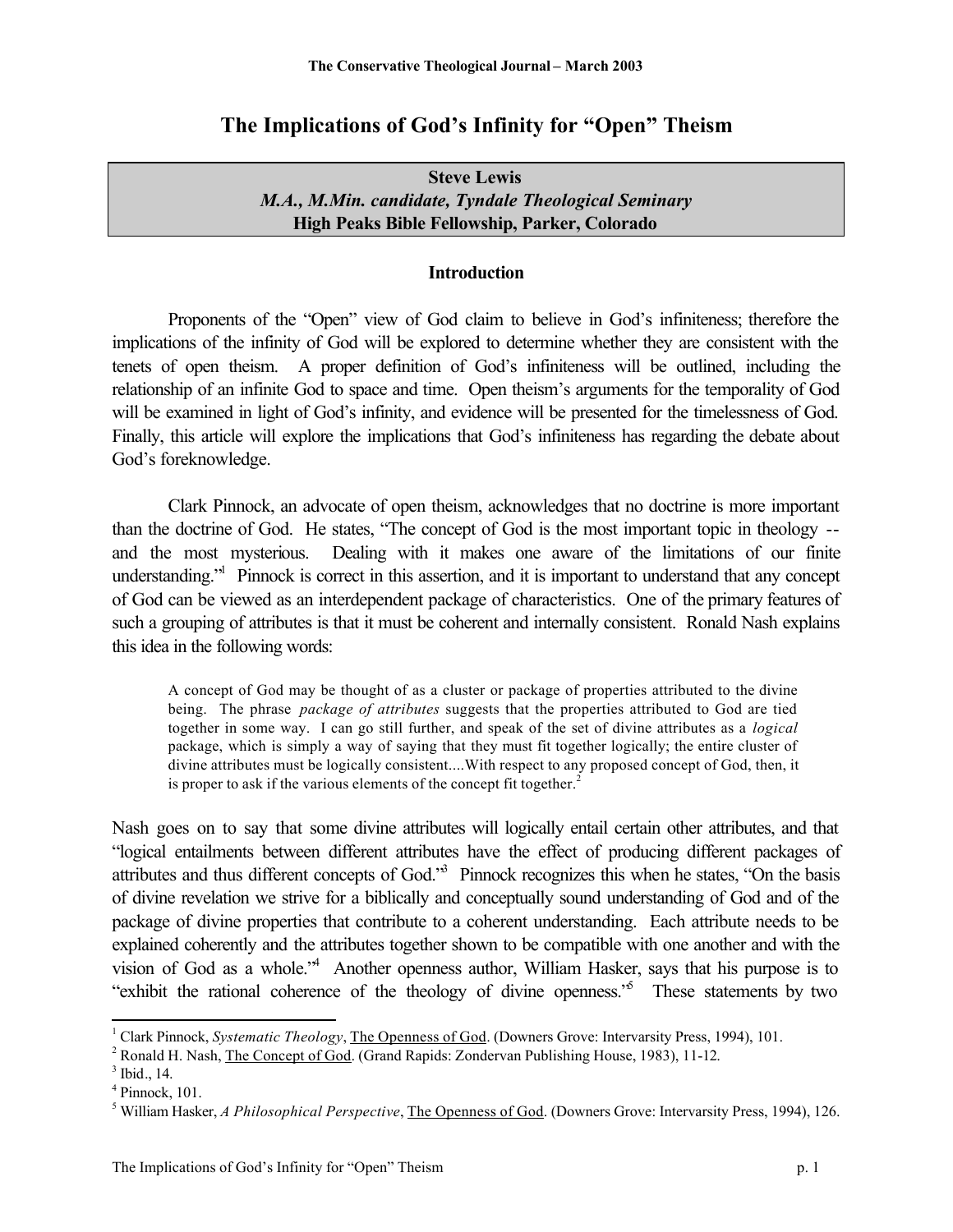advocates of open theism present an invitation to examine the coherence of their proposed concept of God.

Open theists do not reject all aspects of the traditional concept of God. They affirm God's infinity, His uncaused existence, His ontological independence from His creation, His act of creating the universe *ex nihilo*, and His capability to directly and supernaturally intervene in the created universe. By affirming these characteristics, the open theists attempt to clearly separate their view from that of process theology. Pinnock comments that open theists are seeking "a way to revise classical theism in a dynamic direction without falling into process theology ....without making God finite.<sup>56</sup> [emphasis added] Also, Pinnock's previously quoted statement that dealing with the doctrine of God "makes one aware of the limitations of our finite understanding" contains an implied contrast between the infiniteness of God and the finiteness of His human creatures. Since the infinity of God is one of the fundamental attributes that open theists recognize and accept, it will be important to outline a proper definition of God's infiniteness.

## **Definition of God's Infinity**

In its simplest terms *infinity* indicates that God is free from any limitations or boundaries. At its heart, the concept of God's infinity expresses the distinction between the Creator and the creature, as well as the unbridgeable ontological gap between God and man.

There will always be a difference between God and man. The gap between us is not merely a moral and spiritual disparity which originated with the fall. It is metaphysical, stemming from creation. Even when redeemed and glorified, we will still be renewed human beings. We will never become God. He will always be God and we will always be humans, so that there will always be a transcendence. Salvation consists in God's restoring us to what he intended us to be, not elevating us to what he is....God can never be completely captured in human concepts. This means that all of our doctrinal ideas, helpful and basically correct though they may be, cannot fully exhaust God's nature. He is not limited to our understanding of him.<sup>7</sup>

God's infinity was expressed in the following way by John Gill: "When we say that God is infinite, the meaning is that he is unbounded and unlimited, unmeasurable or immense, unsearchable and not to be comprehended."<sup>8</sup> Louis Berkhof amplifies the definition by saying, "The infinity of God is that perfection of God by which He is free from all limitations. In ascribing it to God we deny that there are or can be any limitations to the divine Being or attributes. It implies that He is in no way limited by the universe, by this time-space world, or confined to the universe. It does not involve His identity with the sum-total of existing things, nor does it exclude the co-existence of derived and finite things, to which He bears relation."<sup>9</sup> This points out the relationship of God to the created universe and indicates that derived, finite, and created things exist in a different way than does their Creator. Gill makes the following statement regarding the relationship of God to the dimensions of space and time:

<sup>6</sup> Pinnock, 107, 117.

<sup>&</sup>lt;sup>7</sup> Millard J. Erickson, Christian Theology. (Grand Rapids: Baker Book House, 1985), 317, 318.

<sup>&</sup>lt;sup>8</sup> John Gill, A Body of Doctrinal and Practical Divinity. (Atlanta: Turner Lassetter, 1957), 41.

<sup>&</sup>lt;sup>9</sup> Louis Berkhof, Systematic Theology. (Grand Rapids: Eerdmans Publishing Company, 1941), 59.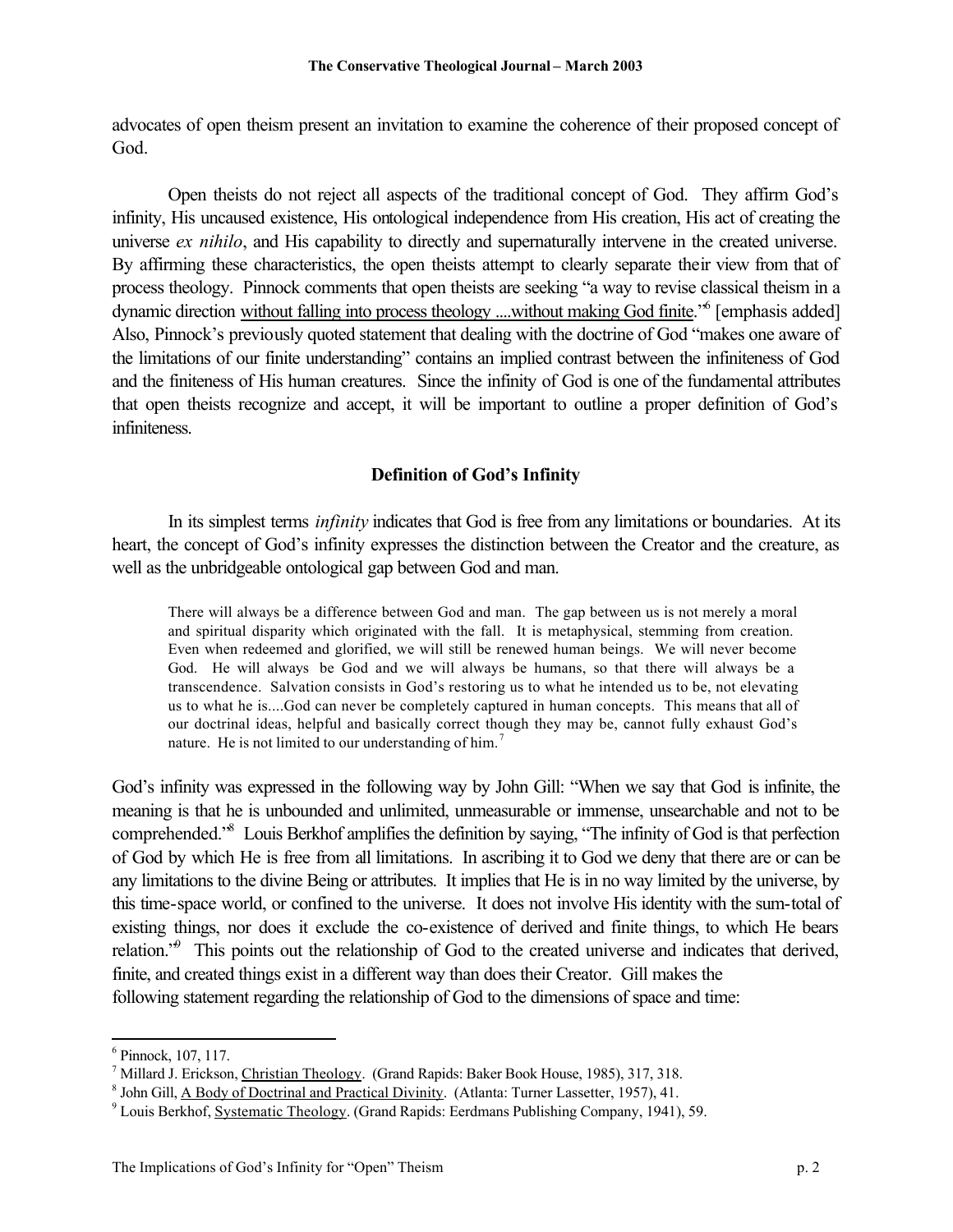He is not a body consisting of parts; was he, he would be finite, for body or matter is a creature of time, and not eternal, and is limited to a certain place, and so not every-where....God is an uncreated Spirit, was before all time, so not bounded by it, and was before space or place were, and existed without it, and so not to be limited to it and by it. He is the "first Being" and from whom all others have their being: "Before him there was no God formed, neither shall there be after him; yea, he is the first and the last" (Isa. 43:10; 44:6).<sup>10</sup>

God's relationship to space and time are important aspects of his infinity which will both be examined in view of their implications for the open view of God.

### *God's Infinity as it Relates to Space*

Regarding God's infinity as it relates to the dimension of space Berkhof comments, "It may be defined as that perfection of the Divine Being by which He transcends all spatial limitations, and yet is present in every point of space with His whole Being....Heaven and earth cannot contain Him (1 Kings 8:27; Isa 66:1; Acts 7:48-49) and at the same time He fills both and is a God at hand (Ps 139:7-10); Jer 23:23-24; Acts 17:27-28)."<sup>11</sup> Additional biblical evidence is provided by Gill when he relates God's infinity to His activity in creating and upholding the universe:

If God is infinite, that is, unbounded with respect to space and place, then he must be everywhere; and this is to be proved from his power, which is everywhere: as appears, not only in the creation of all things, as the heaven and the heaven of heavens, the earth and the ends of them, and all that is in them; but in his providence, supporting and sustaining them; for not only the creatures have their being in him, and from him, and therefore he must be near them; but "he upholds all things by his power," they consist in him, he provides for them, and preserves them all; and which is the argument the apostle uses to prove that he is not far from them  $(Acts 17:27-28).<sup>12</sup>$ 

The actions of God in the creation and providence of the finite universe, therefore, illustrate the complete dependence of the spatial universe on the infinite God. Several additional insights are provided by Erickson as he clarifies the relationship between the infinite God and the universe of space which He has created:

God is not subject to limitations of space. By this we do not mean merely the limitation of being in a particular place -- if an object is in one place it cannot be in another. Rather, *it is improper to think of God as present in space at all*....God is the one who brought space (and time) into being. He was before there was space. He cannot be localized at a particular point....Another aspect of God's infinity in terms of space is that there is no place where he cannot be found. ...The point here is that nowhere within the creation is God inaccessible. Jeremiah quotes God as saying, "Am I a God at hand...and not a God afar off?" (Jer. 23:23). The implication seems to be that being a God at hand does not preclude his being afar off as well. He fills the whole heaven and earth (v. 24)....God is not localized. He has not been left behind. He is available to us wherever we may be....He does not, however, move from one place to another as a sort of divine superman who flies at infinite speed. Rather, he simply has access to the whole of the creation at all times.<sup>13</sup>

 $10$  Gill, 41.

 $11$  Berkhof, 60, 61.

 $12$  Gill, 42.

<sup>&</sup>lt;sup>13</sup> Erickson, 273, 274.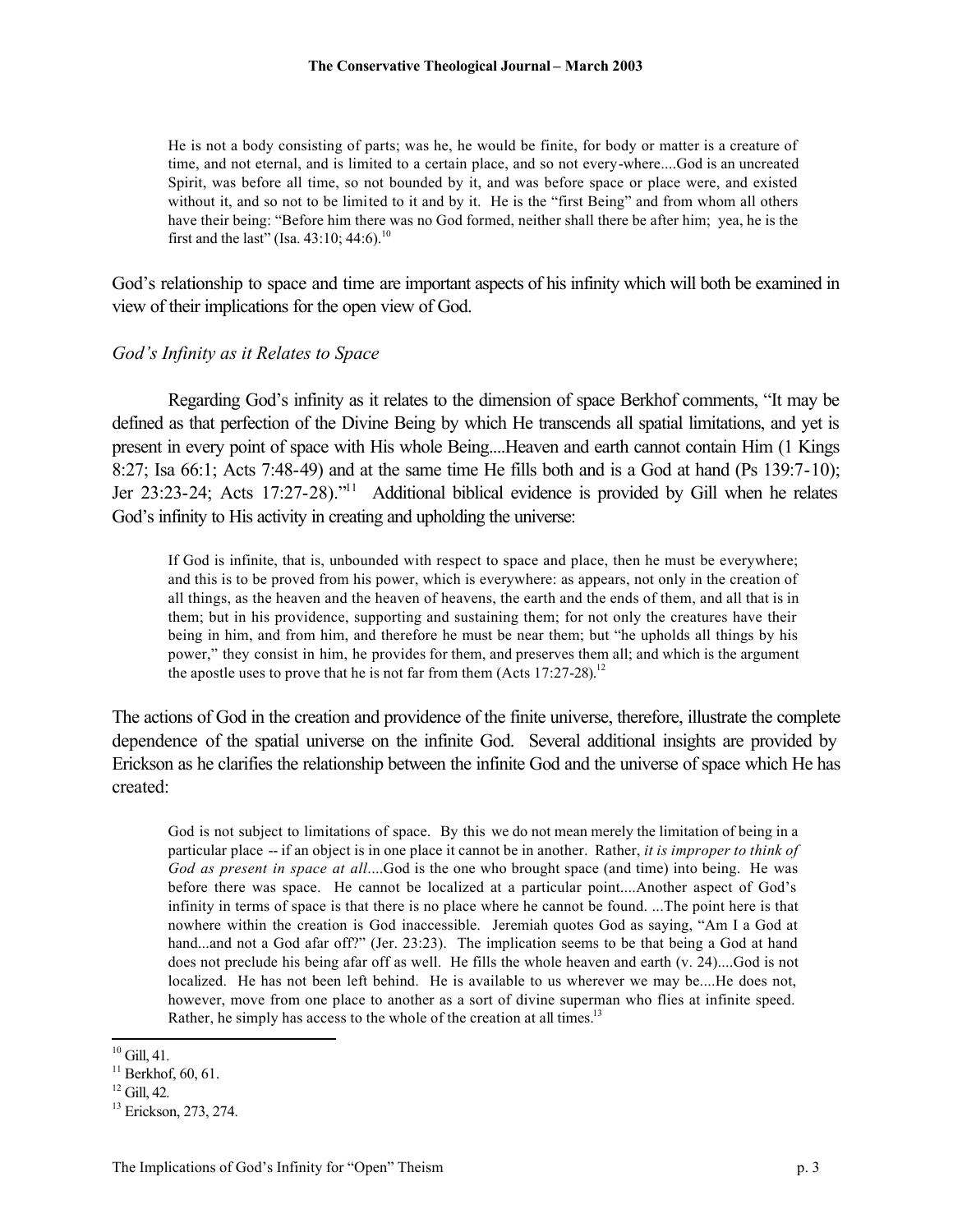It is essential, then, to conceive of God as existing altogether beyond the realm of space, and yet being accessible to His creation at every point. An analogy has often been used to express this truth and, although the analogy has its limitations, it is nonetheless helpful when it comes to expressing the concept of God's perspective in reference to spatial relationships:

Augustine and Aquinas...referred to the example of an observer on a high hill, or tower who sees things going on far below him. Clearly, they thought, such an observer could be simultaneously aware of many different spatial relationships. He could perceive that B is in front of A and that C is behind B. Even if the observer were separated from the spatial points, he could know the spatial relationships occupied by the things below him.<sup>14</sup>

In an analogous way God, although existing beyond the realm of space, has the unique ability to oversee and act upon every aspect of His created universe. Understanding the truths of God's infinity in regard to space will be extremely helpful when it comes to grasping God's infinity in relationship to time.

## *God's Infinity as it Relates to Time*

Regarding the dimension of time Berkhof comments, "The infinity of God in relation to time is called His eternity….Eternity in the strict sense of the word is ascribed to that which transcends all temporal limitations….His eternity may be defined as that perfection of God whereby He is elevated above all temporal limits and all succession of moments, and possesses the whole of His existence in one indivisible present."<sup>15</sup> Gill also shows that a proper definition of God's eternity (infinity as it relates to time) must put God outside the realm of time.

Eternity, properly so called, is that which is without beginning and end, and is without succession, or does not proceed in a succession of moments one after another; and is opposed to time, which has a beginning, goes on in succession, and has an end: it is the measure of a creature's duration, and began when creatures began to be and not before, and is proper to them, and not eternity which only belongs to God.<sup>16</sup>

Robert Lightner cites several Scriptures that apply this definition of God's infinity as it relates to time, and he observes that, "Past, present, and future are our ways of speaking about our lives. With God, however, His life is not divided by segments of time. Though God is the author of time, He is neither conditioned nor confined by it (Gen. 21:32-34; Deut. 33:27; Ps. 90:2; 102:12)."<sup>17</sup> Erickson provides additional insights explaining the relationship between the infinite God and the dimension of time which He has created:

God is also infinite in relation to time. *Time does not apply to him*. He was before time began. The question, How old is God? is simply inappropriate. He is no older now than a year ago, for infinity plus one is no more than infinity. He simply is not restricted by the dimension of time. God is the one who always is. He was, he is, he will be....The fact that God is not bound by time does not mean that

 $\overline{a}$  $14$  Nash, 75.

 $15$  Berkhof, 60.

 $16$  Gill, 45-46.

<sup>&</sup>lt;sup>17</sup> Robert P. Lightner, The God of the Bible and Other Gods. (Grand Rapids: Kregel Publications, 1998), 113.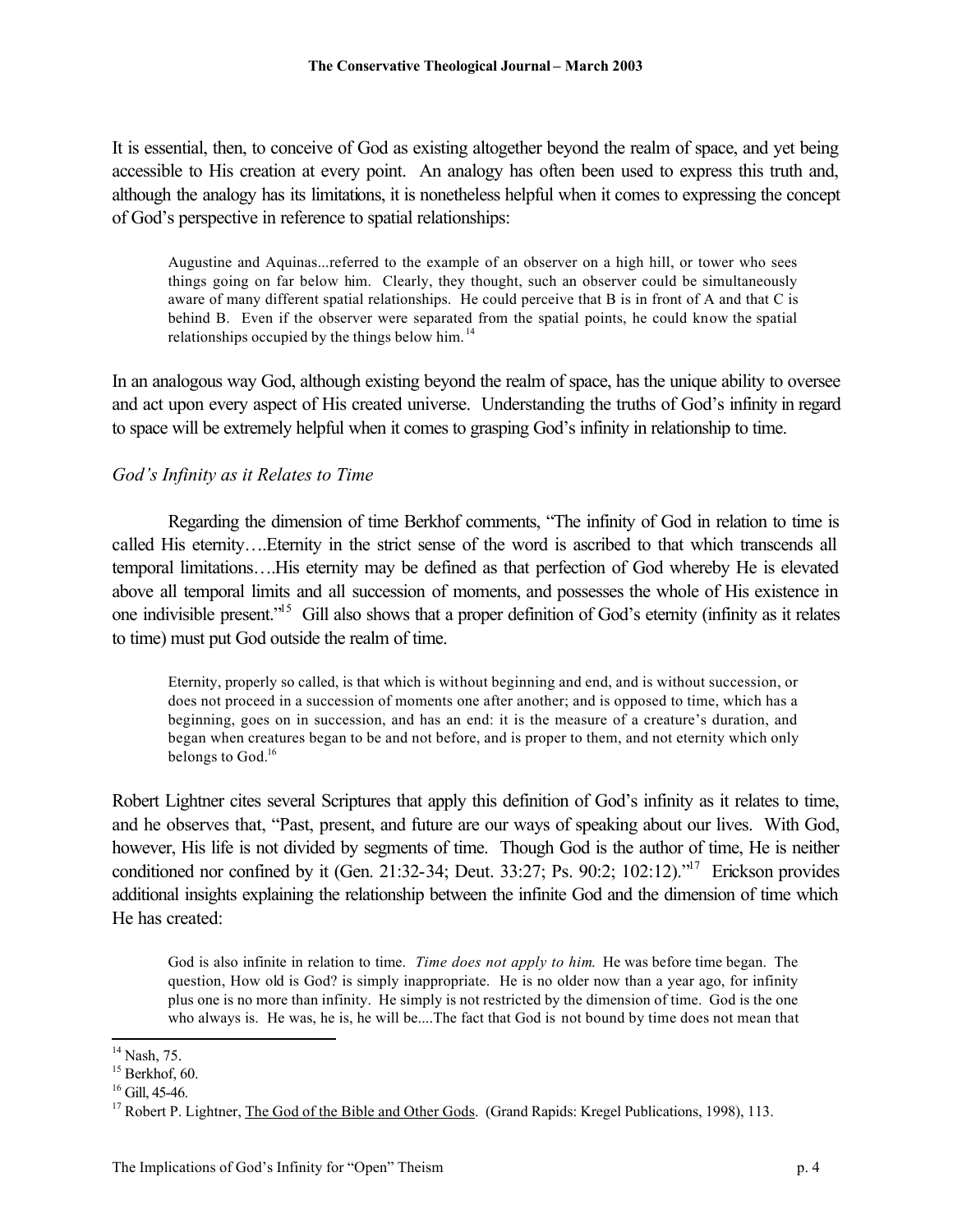he is not conscious of the succession of points of time. He knows what is now occurring in human experience. He is aware that events occur in a particular order. Yet he is equally aware of all points of that order simultaneously. This transcendence over time has been likened to a person who sits on a steeple while he watches a parade. He sees all parts of the parade at the different points on the route rather than only what is going past him at the moment. He is aware of what is passing each point of the route. So God also is aware of what is happening, has happened, and will happen at each point in time. Yet at any given point within time he is also conscious of the distinction between what is now occurring, what has been, and what will be. There is a successive order to the acts of God and there is a logical order to his decisions, yet there is no temporal order to his willing. His deliberation and willing take no time. He has from all eternity determined what he is now doing. Thus his actions are not in any sense reactions to developments. He does not get taken by surprise or have to formulate contingency plans.<sup>18</sup>

As with the infinite God's relationship to space, so His relationship to time is as the Creator to the thing created. Since God is infinite, He is completely free from any limitations that time would ordinarily impose on a finite being. God exists altogether beyond the realm of created time, yet He has access to the whole dimension of time in what we would describe as the "present" moment. Simply stated, God is not "in time" any more than He is "in space."

## **God's Temporality in Open Theism**

Although they affirm God's infinity, open theists have difficulty with the ramifications of God's infinity with respect to time. For example, John Sanders describes the traditional theistic view of eternity in negative terms as God's abstraction from time and writes, "If God is immune to time then biblical personalism must be left behind."<sup>19</sup> Clark Pinnock elaborates on this idea by saying, "If God did not experience events as they transpire, he would not experience or know the world as it actually is. If God's eternity were timeless, God could not be related to our temporal world.<sup>520</sup> Pinnock also asserts that God's timelessness "creates problems for biblical history, which portrays God as One who projects plans, experiences the flow of temporal passage and faces the future as not completely settled....A timeless being could not make plans and carry them out.<sup>221</sup> Another open theist, Richard Rice, believes that God's ability to take action in a temporal world necessitates that God is "in time:"

To say that God acts, therefore, means that it makes sense to use the words before and after when we talk about him. God makes decisions and then he acts. He decides before he acts, he acts after he decides. This is so simple that it sounds trivial, but it points to a fundamental truth about God. Not only does he bring about change, but in a significant sense God himself experiences change. After God acts, the universe is different and God's experience of the universe is different. The concept of divine action thus involves divine temporality. Time is real for God. $22$ 

Pinnock further clarifies the contention of open theism regarding God's temporality in the following unmistakable terms:

<sup>&</sup>lt;sup>18</sup> Erickson, 274-275.

<sup>&</sup>lt;sup>19</sup> John Sanders, *Historical Considerations*, *The Openness of God.* (Downers Grove: Intervarsity Press, 1994), 99.

<sup>20</sup> Pinnock, 120.

 $21$  Ibid.

<sup>22</sup> Richard Rice, *Biblical Support for a New Perspective*, The Openness of God. (Downers Grove: Intervarsity Press, 1994), 36.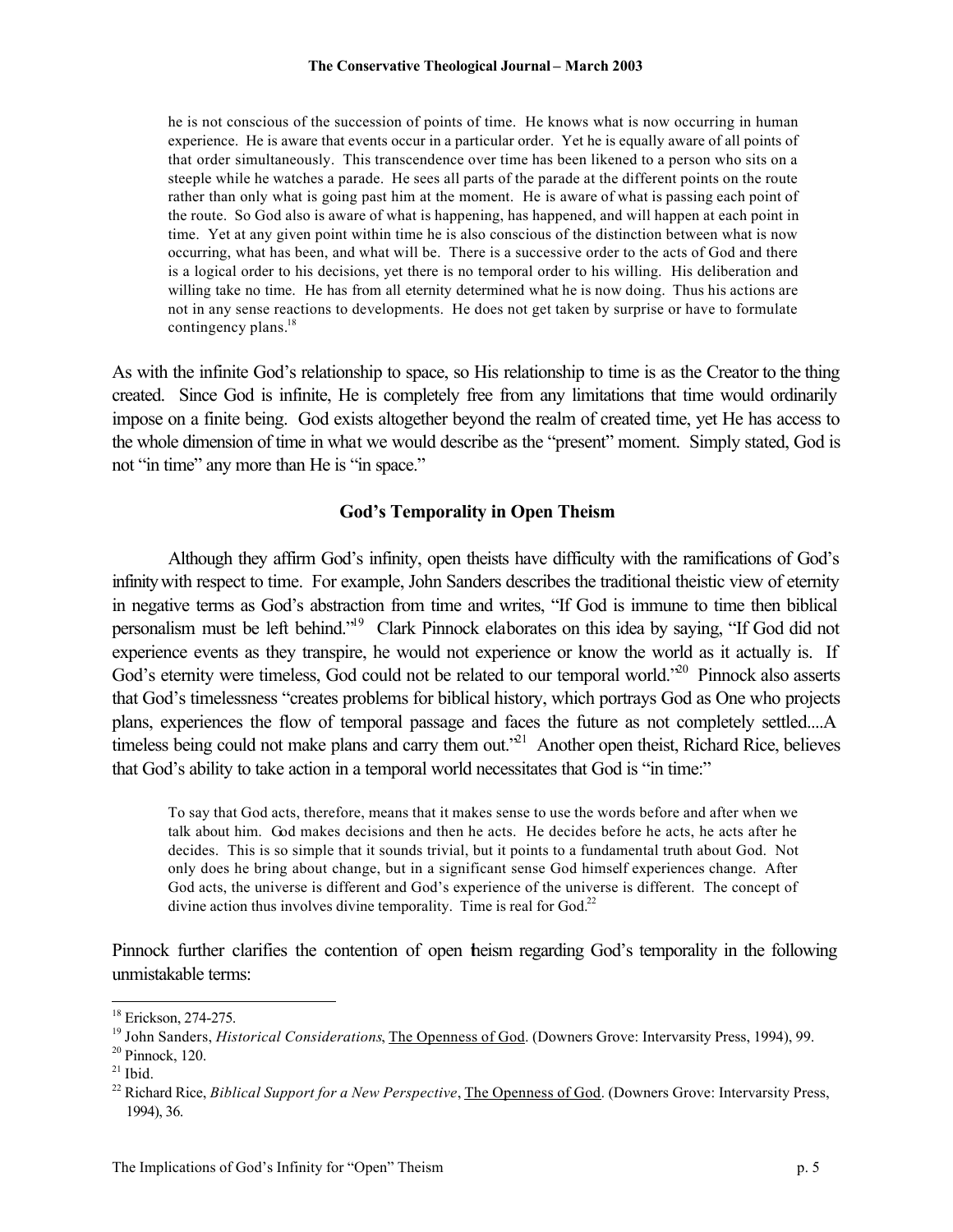I affirm that God is with us in time, experiencing the succession of events with us. Past, present and future are real to God. This underlies the biblical claim that God is an agent who works in history, who makes plans and carries them out, who remembers the past and gives promises about the future. God's eternity embraces time and takes temporal events into the divine life. The God of the Bible is not timeless. His eternity means that there has never been and never will be a time when God does not exist. Timelessness limits God. It he were timeless, God would be unable to work salvation in history, would be cut off from the world, have no real relationship with people and would be completely static.<sup>23</sup> [emphasis added]

In outlining the reasons that open theists view God as temporal, William Hasker contends that the traditional doctrine of God's timelessness is not mentioned or implied in all of Biblical revelation.

It may be worthwhile to state briefly the reasons for preferring the view that God is temporal -- that he lives and interacts with us through the changes of time. First of all, it is clear that the doctrine of divine timelessness is not taught in the Bible and does not reflect the way the biblical writers understood God. In spite of appeals by defenders of the doctrine to texts such as Exodus 3:14, John 8:58 and 2 Peter 3:8, there simply is no trace in the Scripture of the elaborate metaphysical and conceptual apparatus that is required to make sense of divine timelessness. On the positive side, the biblical writers undeniably do present God as living, acting and reacting in time.<sup>24</sup> [emphasis added]

Hasker's basic difficulty with divine timelessness seems to involve an inability to reconcile this doctrine with philosophical presuppositions. He states that "it is very hard to make clear logical sense of the doctrine"<sup>25</sup> and goes on to ask, "If God is truly timeless, so that temporal determinations of *before* and *after* do not apply to him, then how can God act in time, as the Scriptures say that he does? How can he know what is occurring on the changing earthly scene?<sup>26</sup> These are questions that deserve to be answered. What needs to be emphasized is that the doctrine of divine timelessness is compatible with God's action upon and knowledge of the temporal details of the universe which He created.

### **Problems with the Temporality of God**

## *Logical Problems with God's Temporality*

If God is temporal, then He is not infinite with respect to time. If God is not infinite with respect to time then He cannot be infinite with respect to space either, because "according to the dominant contemporary scientific understanding, both time and space are correlative. It is the *space-time* universe. There is no time without space and no space without time. If so, then the logical consequence of affirming that God is temporal would be to assert that he is also spatial. This falls right into the lap of process theology, which [open] theists claim to reject.<sup> $27$ </sup> If God is not infinite with respect to the space-time universe, then He is not infinite at all. This leads to the conclusion that God is a finite being; He is like us, only "bigger" somehow.

<sup>23</sup> Pinnock, 120-121.

<sup>24</sup> Hasker, 128.

 $25$  Ibid.

 $26$  Ibid.

<sup>&</sup>lt;sup>27</sup> Norman L. Geisler, Creating God in the Image of Man? (Minneapolis: Bethany House Publishers, 1997), 118.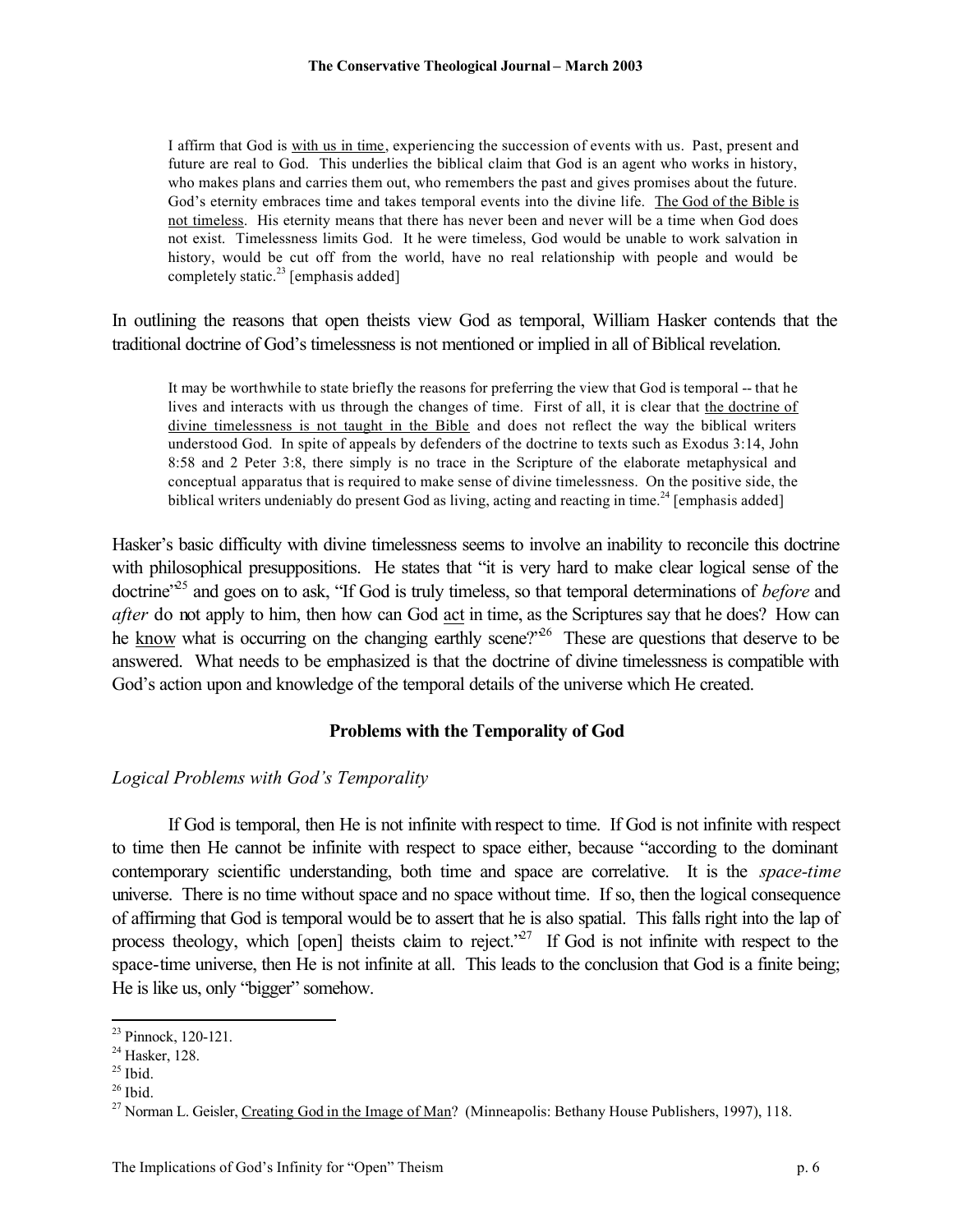Another inconsistency with the idea of God's temporality involves the two logical options for God's relationship to time: time would have to be either *inside* God (part of His essential nature) or *outside* God. If time is part of God's essence, then how could God be without a beginning? It is logically incoherent that God could have an infinite number of temporal moments, as Bob Struck demonstrates in a version of the Kalam argument:

Let's assume God does exist within time for the sake of argument. God would then live in a succession of time coextensive with His own existence, in other words, time extending into the infinite past. It would have to extend infinitely into past time because both neo-classical theists and openness theists believe God is eternal (of infinite duration), having no beginning and no end. But for any given point in time (P), (P) itself would be preceded by an infinite sequence of points in time before it could occur. Therefore, it would seem (P) would never occur because there would be no end to the infinite series of points in time preceding it. If we conceive of that particular point in time (C) when God created the physical universe, (C) also would be preceded by an infinite sequence of points in time and so would never occur. But it is self-evident that (C) did occur -- for here we are. Therefore, we must infer that all the points in time which preceded (C) must have occurred; and if they have occurred then there was not an infinite sequence of points in time which preceded (C). Yet we've already agreed that if God lives in time then that time must be coextensive with His existence which is infinite. So either the time within which God lives is infinite (and the physical universe would never come into existence) or God does not live in time.<sup>28</sup>

This argument also demonstrates that if God were temporal then He Himself would have had a beginning, and this is contrary to the doctrine of God's eternity which open theists accept. The other logical option is that time exists *outside* God, and Norman Geisler describes the repercussions of this view for open theism (which he labels "neotheism"):

If, on the other hand, neotheism claims that time is "outside" God, then some sort of dualism emerges. For, if time is outside God, then we must ask whether time had a beginning or not. If it did not, then it could be argued that there is something outside God that he did not create, since it is as eternal as he is. And this...is a form of dualism where some reality eternally exists outside God that was not created by him. On the other hand, if time is outside of God and had a beginning, then it must have been created by God (since everything with a beginning had a cause). And in this event we are right back to the theistic position that time is created by God, and that God, as the Creator of time, is not temporal. $^{29}$ 

The view that God is temporal, therefore, is plagued by problems of logical inconsistency.

## *Confusion in Applying Human Language to an Infinite Being*

Open theists, such as Hasker and Rice, often apply the terms *before* and *after* to God's experience, but this constitutes an error in the application of language to an infinite being. Douglas Kelly criticizes open theists for making such an error:

<sup>28</sup> Bob Struck, *Does God Exist Inside or Outside of Time*. (Unpublished manuscript, 2000, available at http://edgren.org/discuss/god\_exist\_time.html)

<sup>29</sup> Geisler, 119.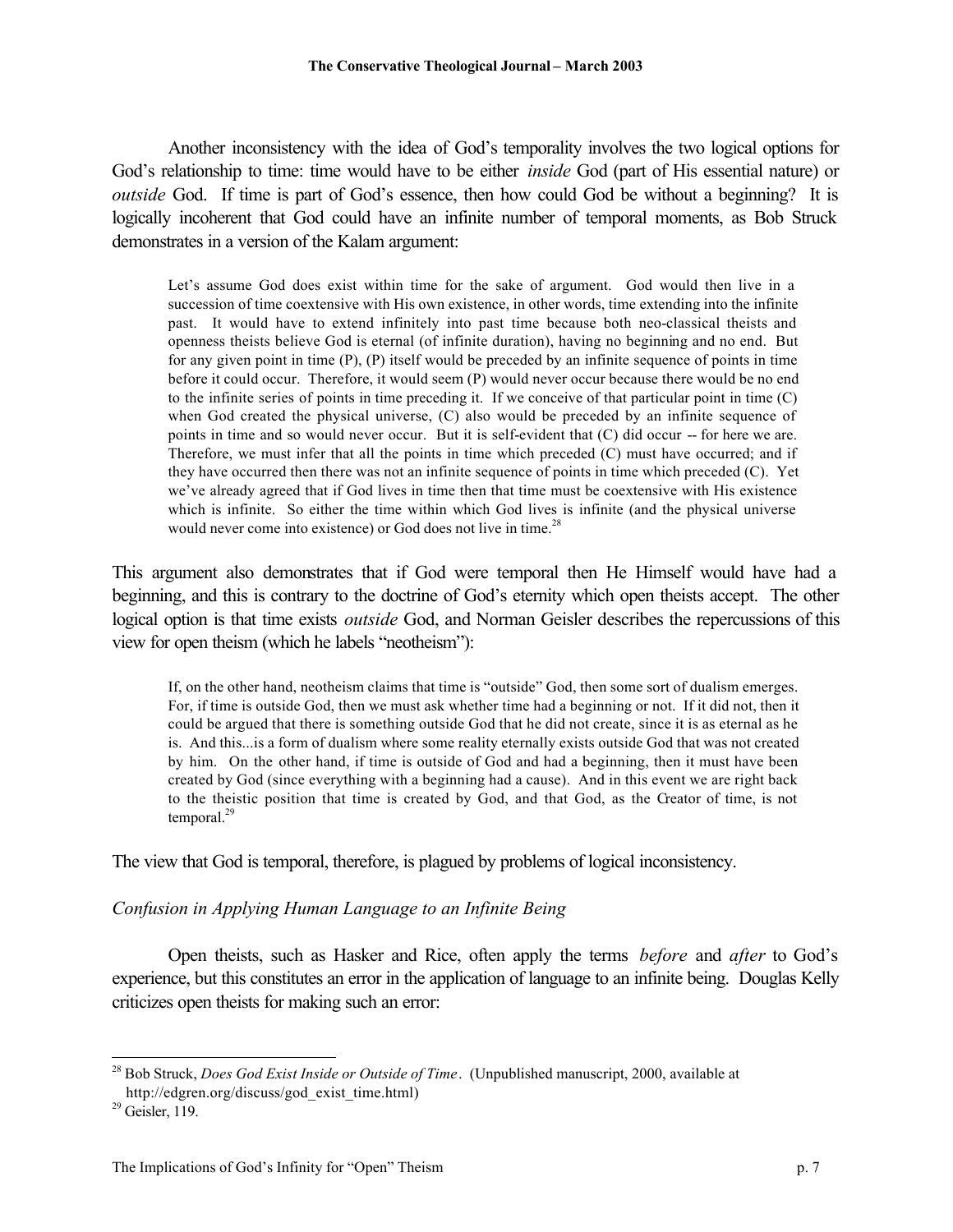#### **The Conservative Theological Journal – March 2003**

It seems to me that these "openness" writers have failed to think through the profound implications of the difference between created (finite) and uncreated (infinite) being. This failure to think clearly is manifestly demonstrated in their impoverished grasp of the relationship of language to being (i.e., epistemology). They seem to work on the assumption of the univocal validity of language for both God and man. That is, a word must mean for God the exact same thing it does for a human. For instance, "before and after" impose on God's experience the same limitations they do on that of humankind. But one wonders how they could have neglected the church's pivotal teaching on the analogical usage of language (i.e., that there are both similarities and differences when the same word is applied to created and uncreated being). A brief reading of a few sections of Saint Thomas Aquinas' *Summa Theologiae* or perhaps chapter five of E. L. Mascall's *Existence and Analogy* might have transformed their book. And long before Aquinas or Mascall, Saint Hilary of Poitiers (fourth century) wisely remarked (in *De Trinitate* 4:14) that human words are subject to God, rather than God being subject to human words (in the sense of comprehensively defined and thus limited by them). The human mind "must not measure the divine nature by the limitations of [its] own"  $(1.17)$ .<sup>30</sup>

It is important to keep in mind that the infinite God cannot be bound by the language of finite and temporal beings, especially in the complex area of His infinity with respect to time.

## *Confusion of God's Actions with His Attributes*

Many of the "openness" arguments for God's temporality involve their denial that a timeless being has the ability to act in time; they say that a God who *acts* in time must *be* in time. This assumption, however, confuses God's actions with His attributes. God has the attribute of infinity, and yet His actions occur in the temporal universe. The open theists seem to have no trouble believing that the infinite God created the universe *ex nihilo*, but does not this involve His acting in time without being a creature Himself? Why should an infinite God who can act in His created space-time universe be required to be temporal? Geisler further clarifies this important issue and provides a helpful analogy for understanding the relationship of a timeless God to the temporal universe:

The neotheist assumes that the cause of any temporal act must itself be temporal. But no proof is offered that this must be the case. The argument given proves only that the *effect* is temporal, not the *cause*. Indeed, classical theists have gone to great lengths to demonstrate that the cause *cannot* be temporal like its effect -- in both the Kalam original-cause and in the thomistic current-cause arguments. The cause is eternal and the effect is temporal. Or, the cause is infinite and the effect is finite. So, there is absolutely no reason to suppose that the cause of an effect in time must be temporal as the effect is....There is no reason why the Eternal cannot act in the temporal world. Just as all the radii of a circle are many and yet the center from which they come is one, even so God can have multiple acts in a temporal sequence without being temporal himself. Likewise, just as spokes move faster at the circumference, and not at all at the absolute center, even so God's actions can occur in a moving temporal world without him moving through time. There is nothing logically incoherent about a timeless God acting in a temporal world. $31$ 

As Geisler has shown, there is no logical inconsistency in believing that the infinite Creator acts in the created space-time universe. There is nothing precluding Him from doing so. In fact, there are good reasons for believing that God's perspective on time is much different than ours and yet this difference in

<sup>30</sup> Douglas F. Kelly, *Afraid of Infinitude*, Christianity Today, (Vol. 39, Jan. 9, 1995), 32.

<sup>&</sup>lt;sup>31</sup> Geisler, 97-98.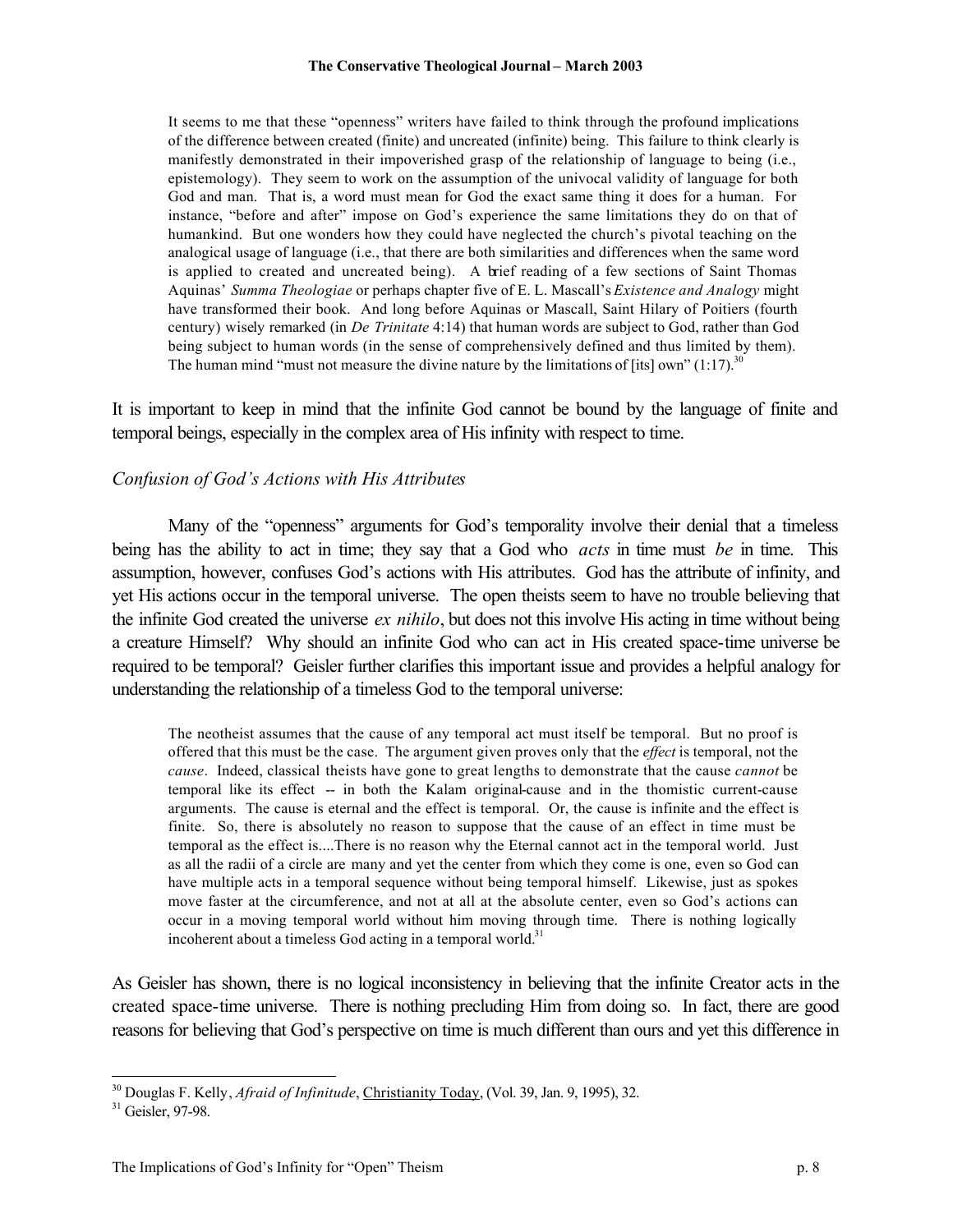perspective in no way prohibits God's active relationship to every detail of His creation. Nash provides a slightly different viewpoint on the analogy of the circle given by Geisler:

While the points of a circle are related to each other in a particular order, all points maintain the same relation to the circle's center. The points of a circle can be interpreted as occupying the relationships of before, after, and simultaneous with. Even though point A might be prior to point B and B subsequent to A, both points occupy the same relation to the center of the circle. Using this analogy, the defender of timelessness might claim that though every temporal event has the same relationship to God's eternal present, God can still know that A comes before B and C comes after B. But obviously, no one living along the points of the circle, so to speak, could know what God knows from His position at the center of the circle. $32$ 

This spatial analogy can certainly help us to understand the perspective which God has regarding time. Another helpful analogy involves the relationship of the author and the reader to a work of fiction:

Once the novel is completed, the author has a different relationship to the sequence of events in the novel than someone reading it for the first time. The reader encounters a series of events in chronological order. But there is a sense in which the author of the novel has a simultaneous overview of all the events. To the author, the entire book is in his present, in a manner of speaking. He could have written the end before the beginning. But in order to follow the story, the reader must read the book sequentially and thus perceive how what is future for the characters in chapter four becomes a part of their past in chapter six. Because two perspectives (that of the author and the reader) can be distinguished, two kinds of experience of temporal sequence exist....All of the analogies run into difficulty if pushed too far. But they all have one merit, namely, showing that some sense can be made of the claim that the same events can be viewed from such radically different perspectives that they must be described with different temporal predicates.<sup>33</sup>

## **Reaffirming God's Timelessness**

It is clear that the problems with God's temporality reaffirm the classical theistic position regarding God's infinity with respect to time -- that God is indeed timeless. Geisler summarizes the debate on the issue of God's supposed temporality in the following words:

Neotheism affirms that God created the entire spatial-temporal universe. But if this is so, then time is part of the essence of the cosmos. In short, God created time. But if time is of the essence of creation, then it cannot be an attribute of the uncreated -- that is, of God who is beyond time and the Creator of it. The Creator of time cannot be temporal, since time has a beginning and its Creator does not. For the principle of causality demands that everything that has a beginning (or comes to be) has a cause. The universe and time had a beginning. Hence, it must have a cause (i.e., God) who did not have a cause. This being the case, God is not part of the temporal order any more than the Creator is part of the creation; or, the infinite God is part of the finite world he made. Therefore, God must be the nontemporal Cause of the temporal world. The attribute of nontemporality is exactly what neotheists reject, yet it appears to follow logically from their own view of creation. So if neotheists would be consistent with their own position, they should accept classical theism's view of the nontemporality (eternality) of God.<sup>34</sup>

 $32$  Nash, 75.

<sup>33</sup> Ibid., 76-77.

<sup>34</sup> Geisler, 117-118.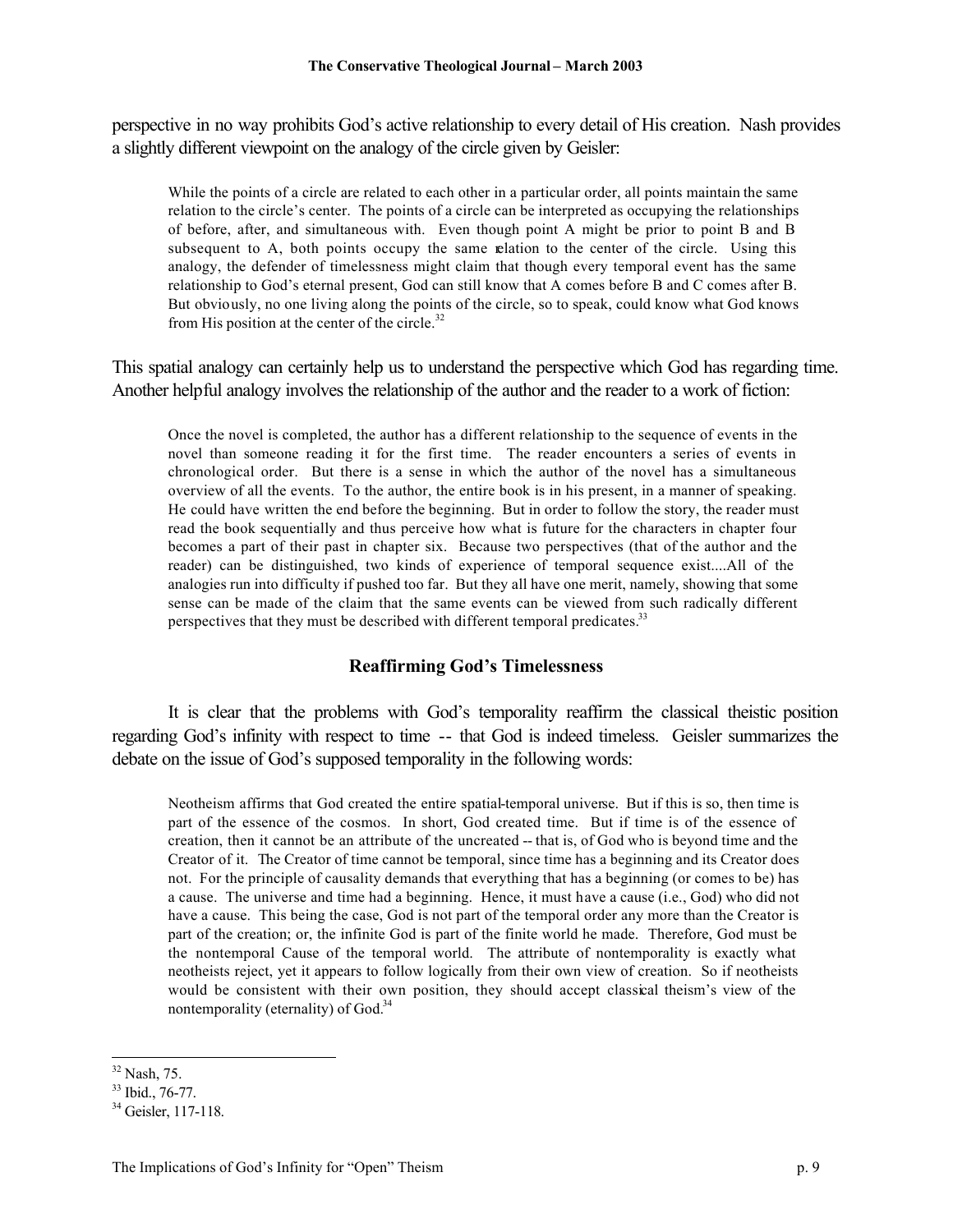#### **The Conservative Theological Journal – March 2003**

In addition to the clear logical reasons for reaffirming God's timelessness, there is ample biblical support for the doctrine that God, as the Creator of time, is beyond time. In John 17:5 Jesus expressed the glory He had with the Father "before the world began." The apostle Paul described God's choosing those who are His "before the creation of the world" (Ephesians 1:4), and declared that God's grace was given in Christ "before the beginning of time" (2 Timothy 1:9). Hebrews 1:2 tells of God "framing" the ages" (time), and Jude 25 proclaims that Jesus Christ was "before all ages." God has no beginning and no end, He exists beyond the limits of time, He is the Creator of time and is truly timeless.

### **Implications of God's Infinity for the Foreknowledge of God**

Although he does not specifically identify his view on the issue of God's temporality in his book about God's foreknowledge, it is obvious that open theist Greg Boyd presupposes God's temporality as an underlying belief. Boyd argues that God does not know how the future will turn out, He sometimes regrets the decisions He has made in the past, He is often confronted with the unexpected, and He experiences frustration because His creatures choose unpredictable courses of action.

Those who oppose the open view of God on the grounds that it compromises God's omniscience are simply misguided. The debate between the open and classical understandings of divine foreknowledge is completely a debate over the nature of the future: Is it exhaustively settled from all eternity, or is it partly open? That is the question at hand, nothing else....If God does not foreknow future free actions, it is not because his knowledge of the future is in any sense incomplete. It's because there is, in this view, *nothing definite there for God to know*! 35

The implicit basis for such a statement is the foundational assumption that God is not timeless but is "in time" and therefore cannot know what the future holds. The argument proposed by Boyd and other open theists could be stated as follows: 1) God knows events as they occur in time; 2) The truth value of temporal events changes over time (for example, it is not currently true that the apostle Paul is living. This was true at one time in the past, but it ceased to be true on a specific day around A.D. 65); 3) Therefore, God must be temporal since His knowledge changes over time. This argument, however, involves a category mistake that is explained by Geisler: "An infinite, eternal God knows *what* we know but not in the *way* we know it. As an eternal being, God knows eternally. As temporal beings, we know temporally. Each being must know in the way he can know, namely in accordance with his own nature. For instance, neotheists believe that God is infinite. If so, then he must know infinitely. But we are finite and know only finitely. Therefore, God knows what we know only in a different way than we know it."<sup>36</sup> God is timeless and has a perspective that is completely different from that of His finite creatures.

The open theists' view of God's foreknowledge does not take into account the fact that the future consists of what is actual as well as what is possible. As an infinite and eternal being, God has knowledge of both aspects of the future. On this basis, Geisler challenges the open theists' supposition that there is nothing real or definite in the future for God to know:

<sup>&</sup>lt;sup>35</sup> Gregory A. Boyd, God of the Possible. (Grand Rapids: Baker Books, 2000), 17, 16.

<sup>36</sup> Geisler, 98-99.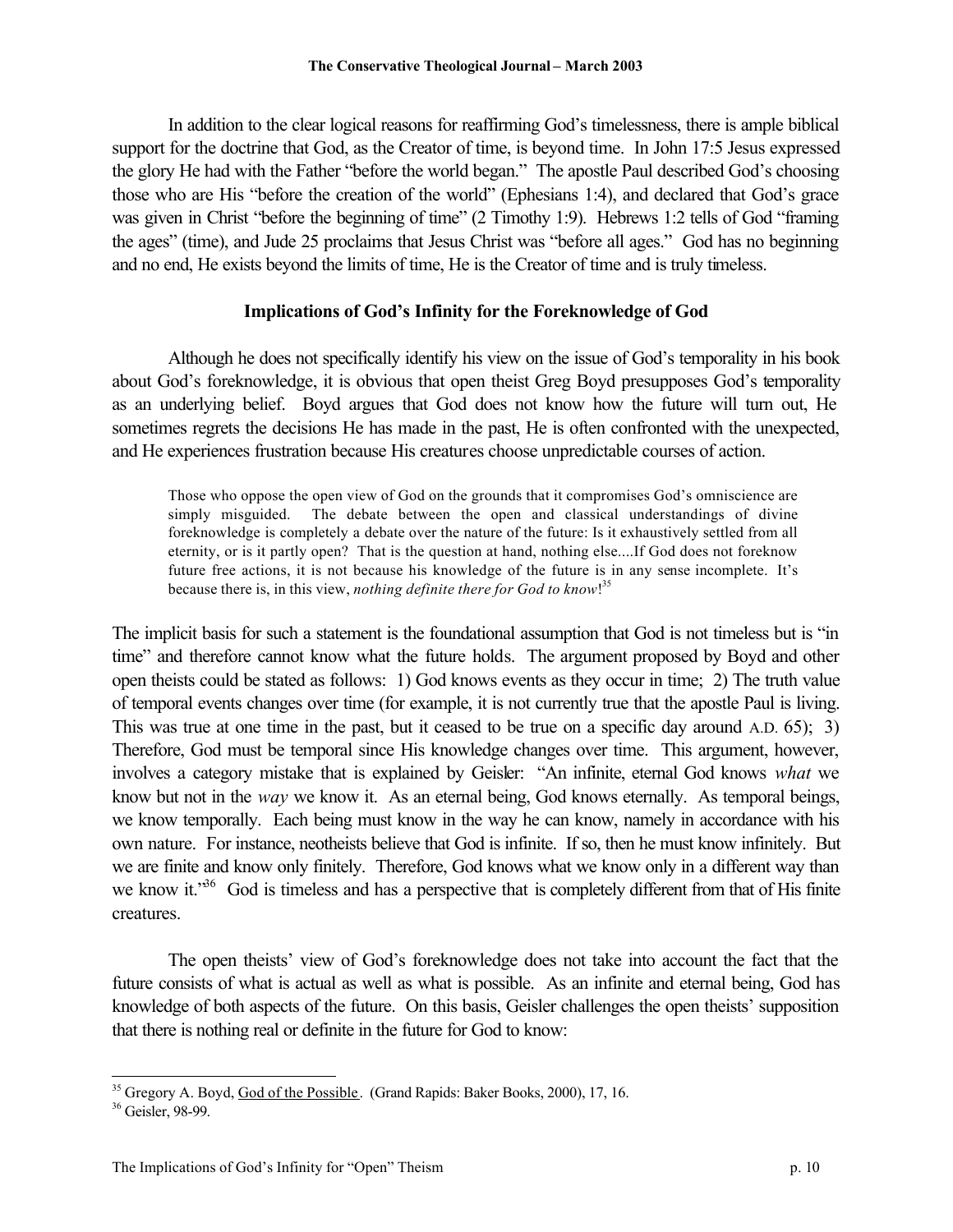It is claimed by some that God can only know what is real, not what is unreal. And the future is not real. So, God cannot know the future. But the future *is* real. Reality is composed of both the actual and the potential. Potentialities are real. For instance, there is a real difference between the potential of dry wood, which can burn at normal fireplace temperatures, and wet wood, which does not have this potential. Likewise, humans have the potential to learn calculus, and laboratory rats do not. There is a real difference between the potential of steel to be made into an automobile and the potential of water for the same purpose. But if potentials are real, and the future is a potential that has not yet been actualized, then there is no reason why a mind that can know whatever is real cannot know the future....The traditional theist insists that by definition an omniscient (all-knowing) being knows everything that is possible to know. And the only thing that is impossible to know is an impossibility (e.g., an actual contradiction like a square circle). But the future is not an actual contradiction, otherwise it would not be able to materialize like it does. Therefore, it does not follow that God cannot know the future  $37$ 

Logic does *not* dictate, then, that God cannot know the future: there *is* something there for God to know and He knows it in a different way than finite and temporal beings can know.

### *God's Foreknowledge and Determinism of His Creatures' Actions*

Another issue raised by the open theists is that if God were able to know the future actions of mankind, then those actions could be considered predetermined, fixed, and in no sense the freely chosen actions of autonomous beings. This view, however, involves a mistaken understanding of God's foreknowledge.

Since God is an omniscient being, he knows with *certainty* what we will do *freely*. The fact that he knows "in advance" from a temporal perspective does not mean the event cannot happen freely. For God can know *for sure* that the event will occur *freely*. The necessity of his knowledge about the contingent event does not make the event necessary (i.e., contrary to free choice). It simply makes his knowledge of this free event an infallible knowledge.<sup>38</sup>

God's foreknowledge of future human behavior does not necessarily exert a causative influence which overpowers the so-called free will of His creatures. The mere fact that God knows a future action will not cause that action to occur in violation of human choice.

When Mr. Brown sees Mr. Smith scratching his ear, Brown's perception of what Smith does obviously cannot have any *causal* influence on Smith's action. What any person perceives in the present is simple vision, a vision that cannot cause or make necessary that which is being perceived. Similarly, whatever God might perceive in the present would likewise lack any necessitating or causal effect on what He perceives. But because God is outside of time, is timeless, all of God's knowledge occurs in *His* eternal present. There is no future for God; there is no past for God. Everything that belongs to the human past and everything that will happen in the human future is, on this view of God, eternally present to God's consciousness. Technically, then, God does not have foreknowledge even though He infallibly knows everything that will happen in the future. But since His knowledge of the human future exists in His present, His knowledge does not cause or necessitate the future. According to Boethius: "this divine foreknowledge does not change the nature and property of things; it simply sees things present to it exactly as they will happen at some time as future events. It

 $37$  Ibid., 110.

<sup>38</sup> Ibid., 108.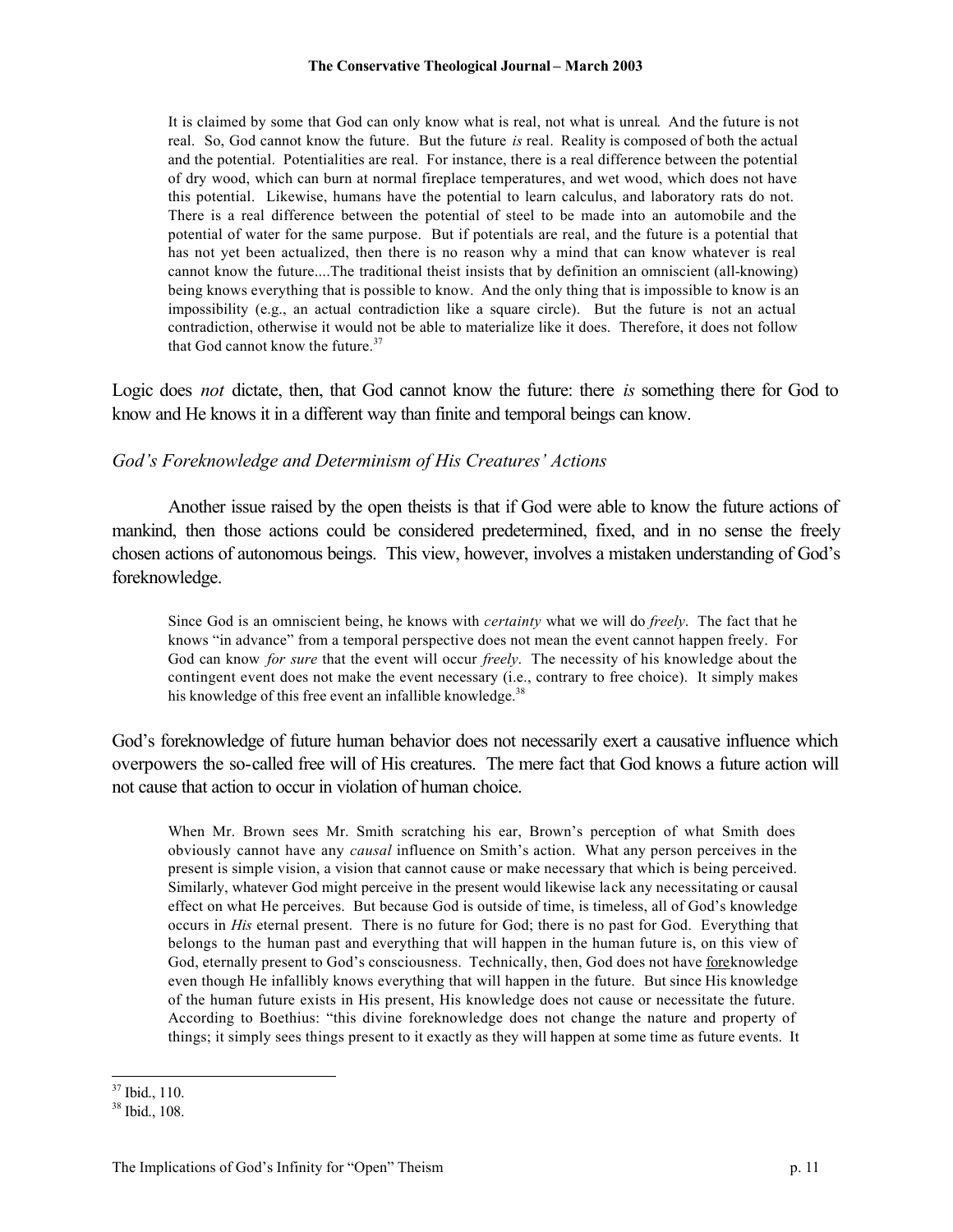#### **The Conservative Theological Journal – March 2003**

makes no confused judgments of things, but with one glance of its mind distinguished all that is to come to pass whether it is necessitated or not<sup>339</sup>

God will bring specific events to pass by His own sovereign will, but His fore-knowledge or "pre-vision" of future events should not be viewed as exerting an inevitable causative influence and therefore as being deterministic. As Geisler has stated, "God sees (in his eternal present) the whole of time: past, present, and future (for us). But if God sees our future in his present, then our future is present to him in his eternity. In this way there is no problem as to how he can foresee free acts. He does not need to *foresee*; he simply *sees*. And what he sees (in his eternal now) includes what free acts will be performed in our future....God can know free acts without causally determining them.<sup>540</sup>

### *The Infinity of God with Respect to Knowledge*

The One who created and sustains every detail of the universe is certainly able to know all things. Lewis Sperry Chafer maintained that the concept of "infinity" occurs three times in Scripture,<sup>41</sup> and the one instance where it applies to God is in reference to His knowledge: "His understanding has no limit" (Psalm 147:5). The writer of Proverbs says, "The eyes of the Lord are everywhere, keeping watch on the wicked and the good" (Prov. 15:3). In Matthew 10:29-30, Jesus affirmed that not a sparrow can fall to the ground apart from the will of the Father, and that God knew even the number of hairs on the disciples' heads. The apostle Paul proclaimed the rich depths of the wisdom and knowledge of God by saying that His judgments and thoughts are beyond the capabilities of the finite human mind (Romans 11:33). The writer to the Hebrews clearly declared that, "all things are open and laid bare to the eyes of Him with whom we have to do" (Heb. 4:13). Erickson summarizes the biblical support for God's infinity with respect to knowledge: "The infinity of God may also be considered with respect to objects of knowledge....We are all completely transparent before God. He sees and knows us totally. He knows every truth, even those not yet discovered by man, for it was he who built them into the creation. And he therefore knows every genuine possibility, even when they seem limitless in number."<sup>42</sup> It can be concluded, then, that God's foreknowledge does not necessitate that the freely chosen acts of His creatures be viewed as completely predetermined. A proper understanding of the timelessness of God clears up the issues with which open theists struggle regarding God's knowledge of the future.

#### **Conclusion**

The traditional or classical concept of God includes an interdependent "package of attributes" that is logically and theologically consistent and coherent. Open theists have attempted to modify specific characteristics within the traditional framework, and in doing so they have upset the balance within this harmonious grouping of attributes. It is not possible for open theism to accept the infinity of God while rejecting His infinity with respect to time. As has been clearly demonstrated, the open

<sup>39</sup> Nash, 52-53.

<sup>40</sup> Geisler, 111-112.

<sup>41</sup> Lewis Sperry Chafer, Systematic Theology, Vol. VII. (Dallas: Dallas Seminary Press, 1948), 199-200.

 $42$  Erickson, 275.